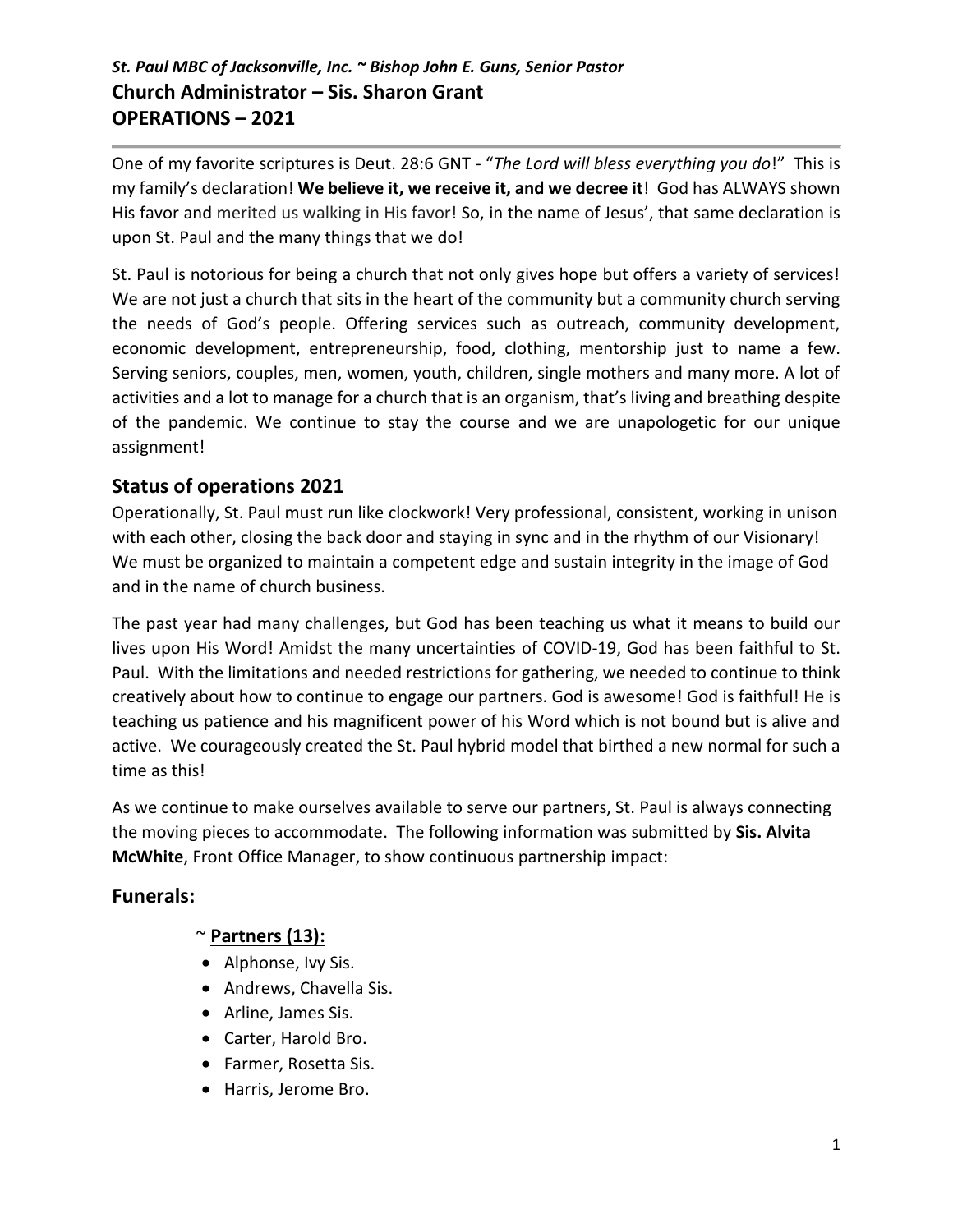### *St. Paul MBC of Jacksonville, Inc. ~ Bishop John E. Guns, Senior Pastor*  **Church Administrator – Sis. Sharon Grant OPERATIONS – 2021**

- Johnson, Mosell Sis.
- King, Gerald Min.
- Lowe, Willie Bro.
- Mathis, Sylvia Deas.
- Sullivan, Janice Sis.
- Yeartie, Leroy Bro.

~**Non-Partners (8)** – ONLY immediate family of active Partners

### **Awards presented in 2021:**

- •Volunteer of the Year- Sis. Ann Jones & Dea. Raymond Sams
- •Mother of the Year- Sis. Kimberly Flower
- Father of the year- Pastor J. Scott Cotton
- Special Recognition- Bro. Ryan Williams

#### **Events (this does not represent all of the events we hosted)**:

JAN: Refreshed 2021 held @ the Jacksonville Landing grounds

MAR: COVID Vaccinations

APR: Park & Praise Service: Candle Lighting Memorial Ceremony for deceased Partners

Presented the 1<sup>st</sup> Dan Smith Award

Virtual Men's BootCamp "S.W.A.T"

MAY: Daycare Graduation

Delivered donuts & coffee to schools

S.W.A.G.G Women's Month

JUN: 25<sup>th</sup> Pastoral Anniversary "The Royal Celebration" Gala

Gas GiveAway

- JUL: Walking for a Purpose Connection Group
- AUG: Virtual Core Givers Chat w/Bishop

Virtual Family Experience "Refreshed for the Restart"

- SEP: Family Drive in Movie Night "A Question of Faith"
- OCT: Church Clean-Up

Virtual Fitness & Wellness

Ordination Service: Anthony Mincey, Jameshia Sneed, Ann Thomas, Cierra Terrell

- Pink Out Sunday / Cancer Awareness
- NOV: Investment Club Connection Group

DEC: 142<sup>nd</sup> Church Anniversary

Christmas Production "This Wonderful Life"

New Year's Eve Services (Noon & 7:00PM)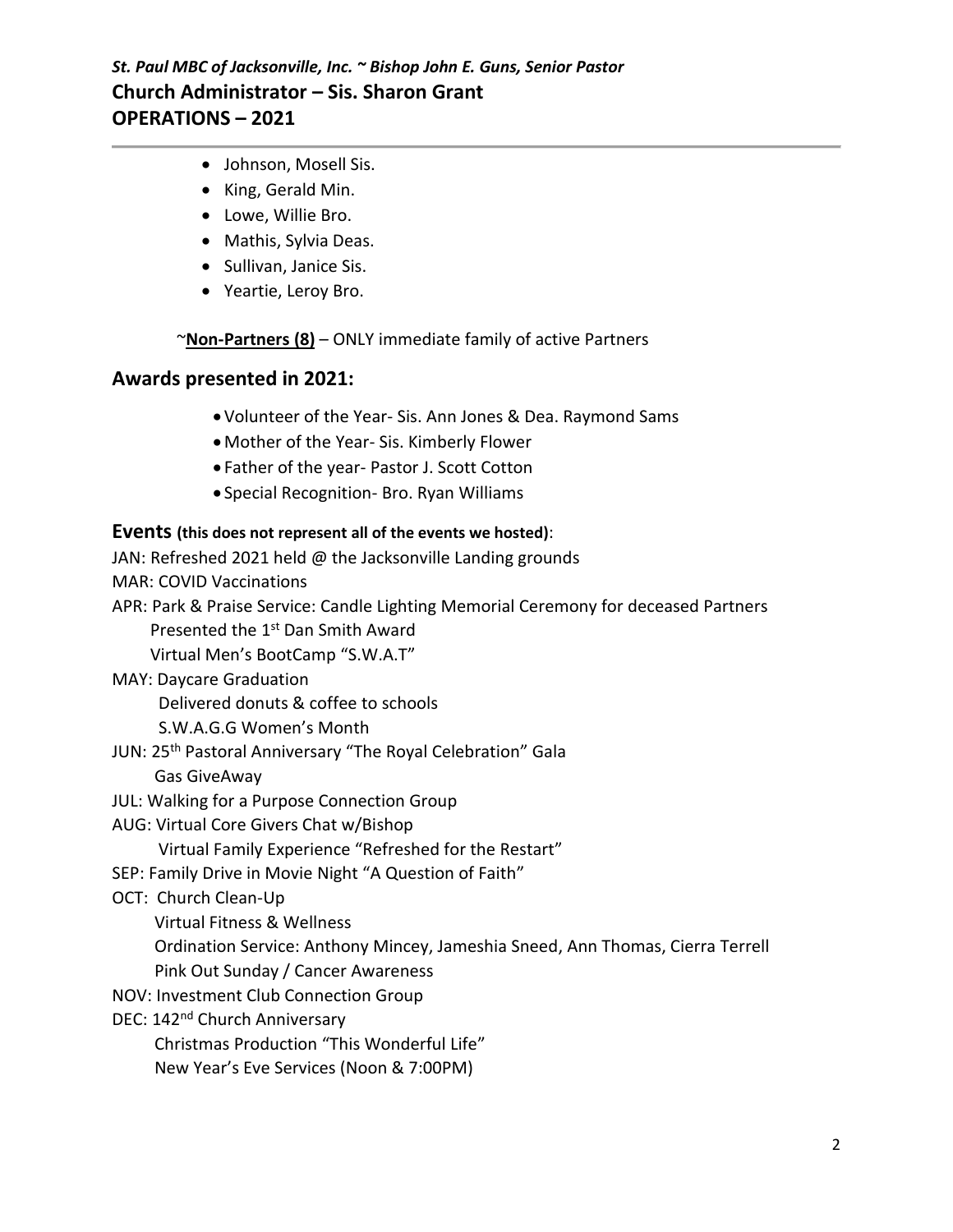### **In-Person services**

After carefully assessing the state of COVID 19 Delta variant and praying about our best approach, the Lord allowed us to start our in-person services but with the disclaimer, "we WILL NOT put anyone in harm's way, and we are subject to cease and dismiss to ensure everyone's safety.

- **Sunday morning service –** Started Sunday, 4/11 @ 9AM
- **Seniors' noonday service** Started Tuesday, 4/13 @ noon. Held every 2<sup>nd</sup> and 4<sup>th</sup> Tuesdays.

## **COVID-19 prevention**

The Delta variant ripped through the state of Florida! Many families were impacted by the devastation and as a result, St. Paul partnered with Baptist Health to provide vaccination to the community. Through this effort, vaccinations were provided to approximately 118 people.

Finally, we have spent significant time and energy rethinking our future given both the larger cultural changes impacting churches and the trauma to our nation caused by the pandemic. We know the future will be different than the past, so we are in the process of reimagining St. Paul.

## **Health Advisory**

The Servants Team worked closely with our Healthcare Leader, Taquanta Feely, as she continued to give us COVID-19 updates to keep St. Paul a Safe Place. She consistently communicated that *"The vaccine is not a cure for the virus. Even a fully vaccinated person can possibly become an asymptomatic carrier of the virus. Let's continue with our safety measure*." We must remain diligent, as we execute the safety plan the Reopening Advisory Team created early in 2020.

# **Servants Team**

**Called to S.E.E.** (Serve, Equip & Empower) – Partnership is necessary, and communication is required. The Servants Team is vested and always in a posture to work the vision. In order for St. Paul to remain a *Safe Place*, this is a shared responsibility! **Servants Team do + Partners do = Safe Place**. When starting to service our partners in-person, we were proactive and collaborated with the Reopening Advisory Team to do the following:

- Working with the Deacons and the Service Area Leadership (Hospitality, Ushers, Partners Relations) to ensure we are ready to receive partners for Sundays' in-person service.
- Reopening video for attendees to view prior to attending in-person service. This allowed partners to know what to expect when they attend services.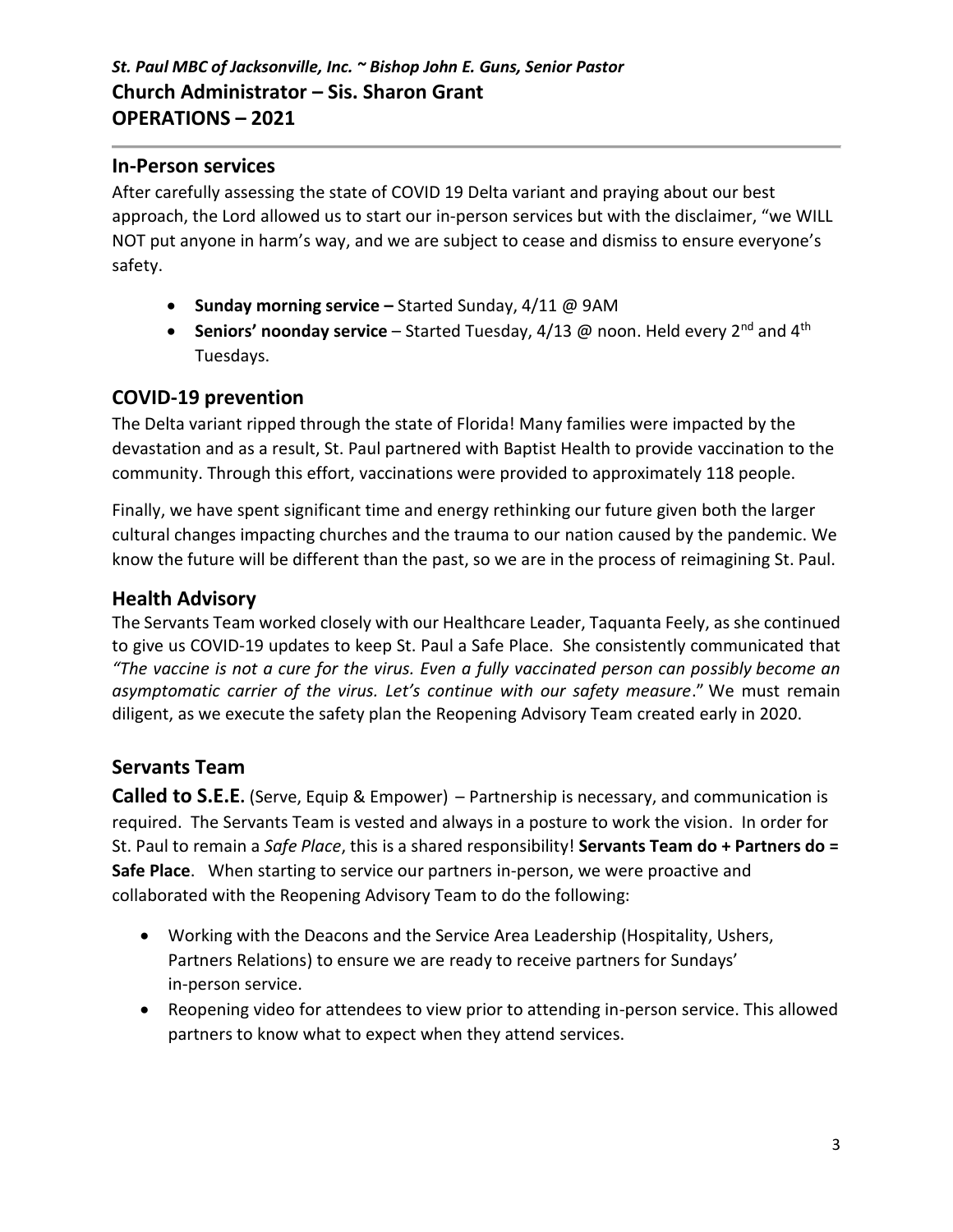# *St. Paul MBC of Jacksonville, Inc. ~ Bishop John E. Guns, Senior Pastor*  **Church Administrator – Sis. Sharon Grant OPERATIONS – 2021**

• Signage – pew signs were placed on pews to indicate where to sit (6ft physical distancing).



- Registration link created for partners to register to attend service. Registration ceased effective 5/23/2021.
- On-site signage visible:

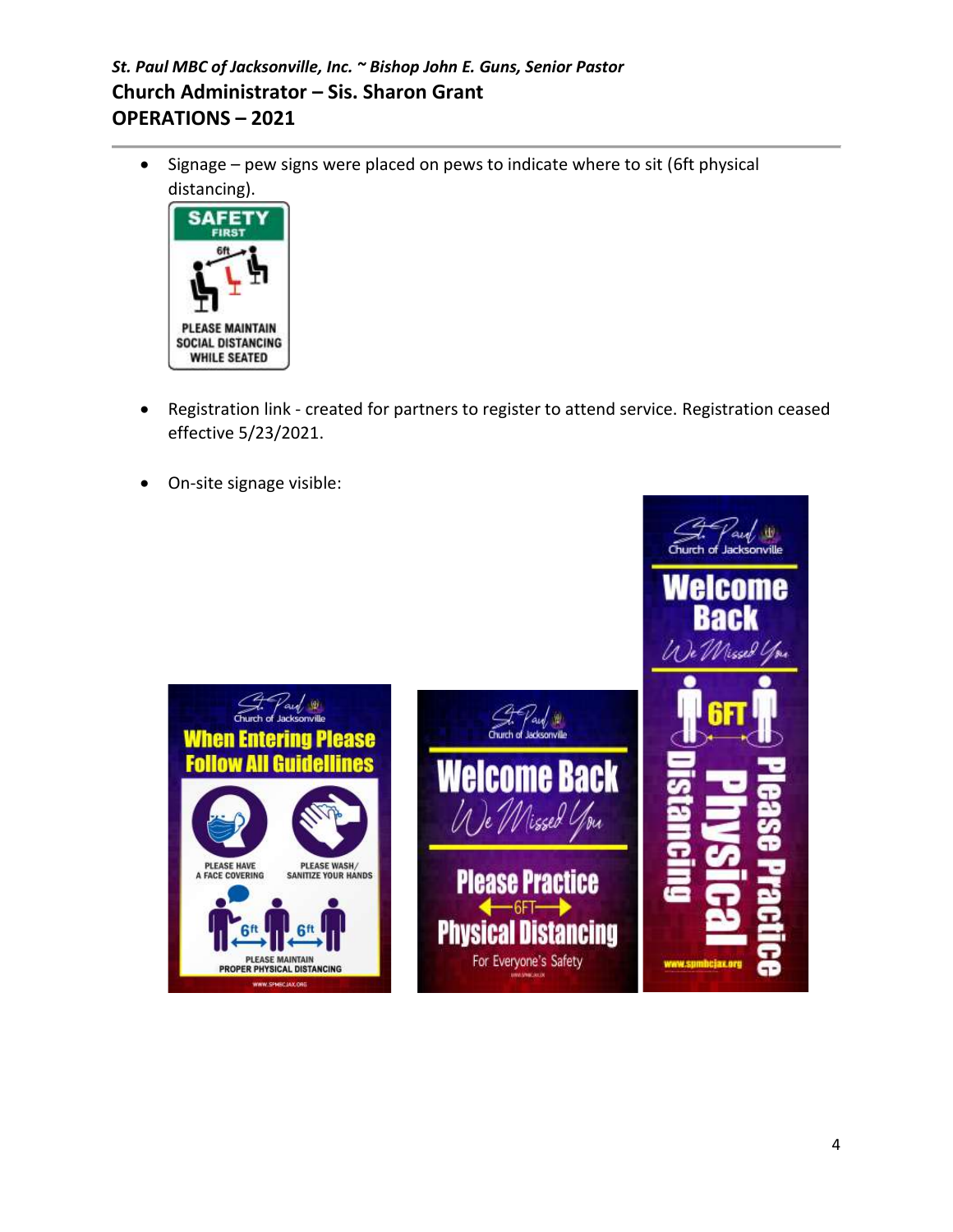### **SWOT Analysis**

St. Paul's SWOT has always revealed that as a weakness we lack consistency. During the pandemic, the Servants Team has worked hard to reverse the identified weakness into a strength. We care committed to continuously work on:

- **Ensure our processes are partner-friendly and not cumbersome** The staff must continue to evaluate, educate, and empower leaders to work the process and not work against the process. We are committed to removing any barriers, but this is a partnership, so we must link together to get this done! We have worked hard to connect the pieces for our hybrid model. Forms are on-line and can be submitted electronically.
- **Improve communication** Internal and External…..Orally and in writing….Clear lines of communication must be reiterated! Every staff member has an open communication policy! We encourage you to talk with us and let's sharpen each other's iron! If we are lacking in any area, let's talk about how to improve!
- **Schedule of events** Publicizing the virtual calendar in advance and consistently ensuring the pieces are in place! St. Paul is always evolving, and we will continue to do our best to keep everyone informed in advance!

## **Servants Team Expectations**

Years ago, Bishop gave the staff his definition of *excellence* stating, "*Excellence must minister and impress at the same time*! *There's a wow and then there's a WOW*!" That became my staple and I reiterate that phrase at staff meetings. We must take everything we do as a "ministry moment" and not tarnish it by our inability to be thorough and by not operating at a HIGH level! *We know we can't be solid in a fluid ministry!* Below, you will find the clear expectations of being a fluid while on staff at St. Paul and never settling for the status quo:

### **NON-NEGOTIABLES**

• **Committed to Excellence**

It's a mindset; thus, a level of service that ministers and impresses at the same time.

- **Empower Laity** Committed to equipping our partners with the tools to be successful in their role.
- **Customer friendly**

Dedicated to making our internal & external partners feel loved at all times.

• **Undeniably covenant**

Exemplify "who" we are by our intentional connections to our partners; koinonia

- **Unashamedly Christian** Model the God in us!
- 
- **Tither**

Faithful and committed to the biblical principle.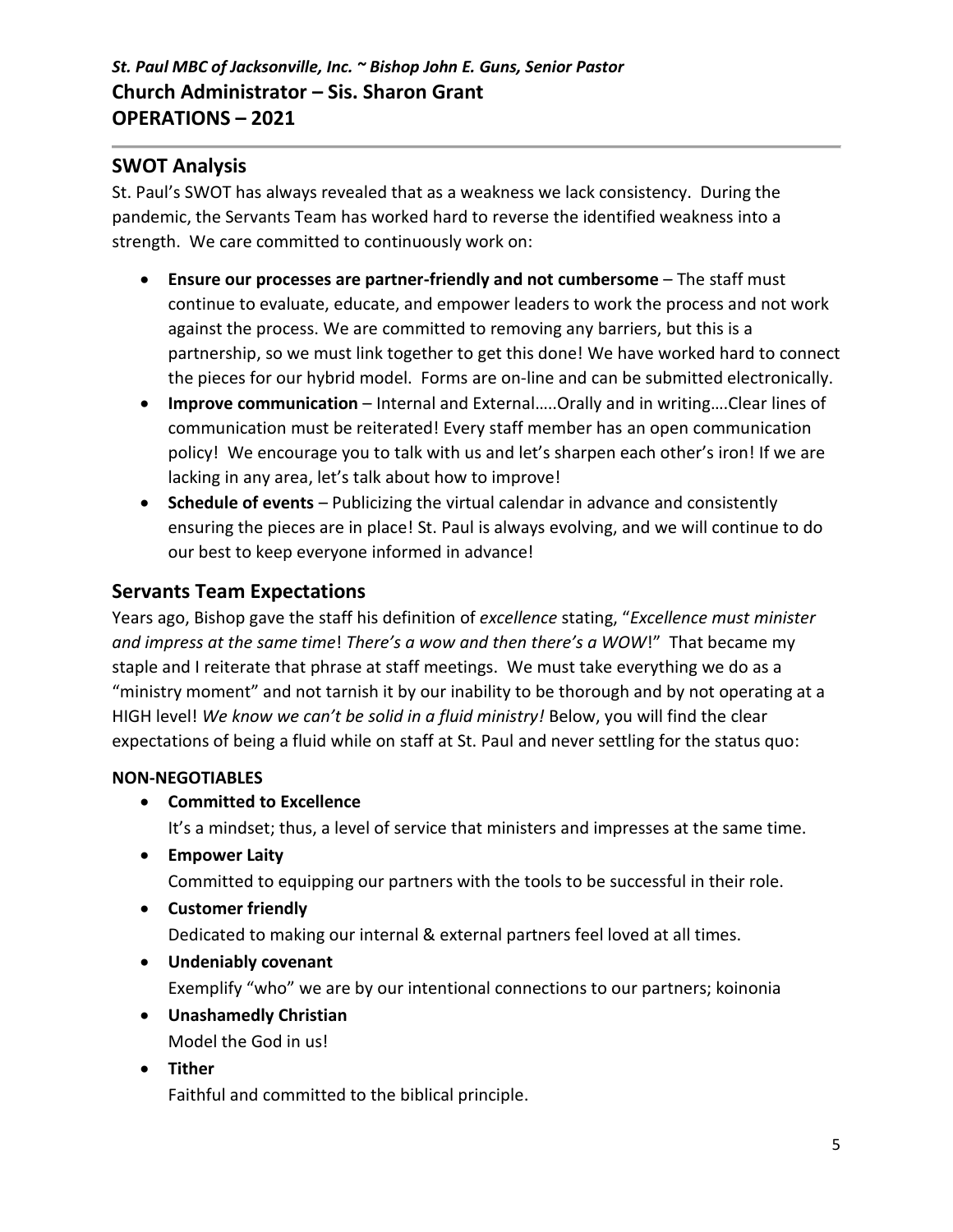• **Support the Visionary and the Vision** Must commit to partnership w/o any hesitation.

#### **SERVICE**

- Effectively communicates vision with credibility and confidence.
- Operating fully in the spirit of servant leadership in its purest expression.
- Professionalism is paramount (attire, written documents, speech, hygiene, etc); thus, keeping in mind we represent God, Bishop & St. Paul (internally and externally).
- Build a climate of trust and favorable impressions with Bishop, Staff, Board of Directors & partners.
- Go above and beyond the scope of assignment to meet and exceed the needs of partners.
- Be responsive by returning phone calls, responding to emails and make good on promised items.

#### **ACCOUNTABILITY**

- Honors ALL commitments.
- Dedicated to timeliness of attendance. (your assignment, events, activities, etc.)
- Dependable using their words and consistent actions as proof.
- Be present mentally, physically and emotionally.
- Trustworthy to work in the kingdom.
- Displays a high degree of honesty, loyalty, confidentiality and integrity.

#### **PRODUCTIVE**

- Performs at peak efficiency.
- Makes a substantial contribution to the continued operation and growth of the ministry.
- Always seeking for better and more! Goes ABOVE & BEYOND!
- Displays a highly motivated inner drive.

#### **SELF-DEVELOPMENT**

- Committed to discipleship.
- Takes their assignment serious while eagerly seeking opportunities for growth; thus, becoming an Expert in their assigned area.
- Constantly working on your character which is vital to your success.
- Invest in YOU!!!
- Always stay in the posture of learning and being a learner.
- Innovative especially when confronted with limited resources.